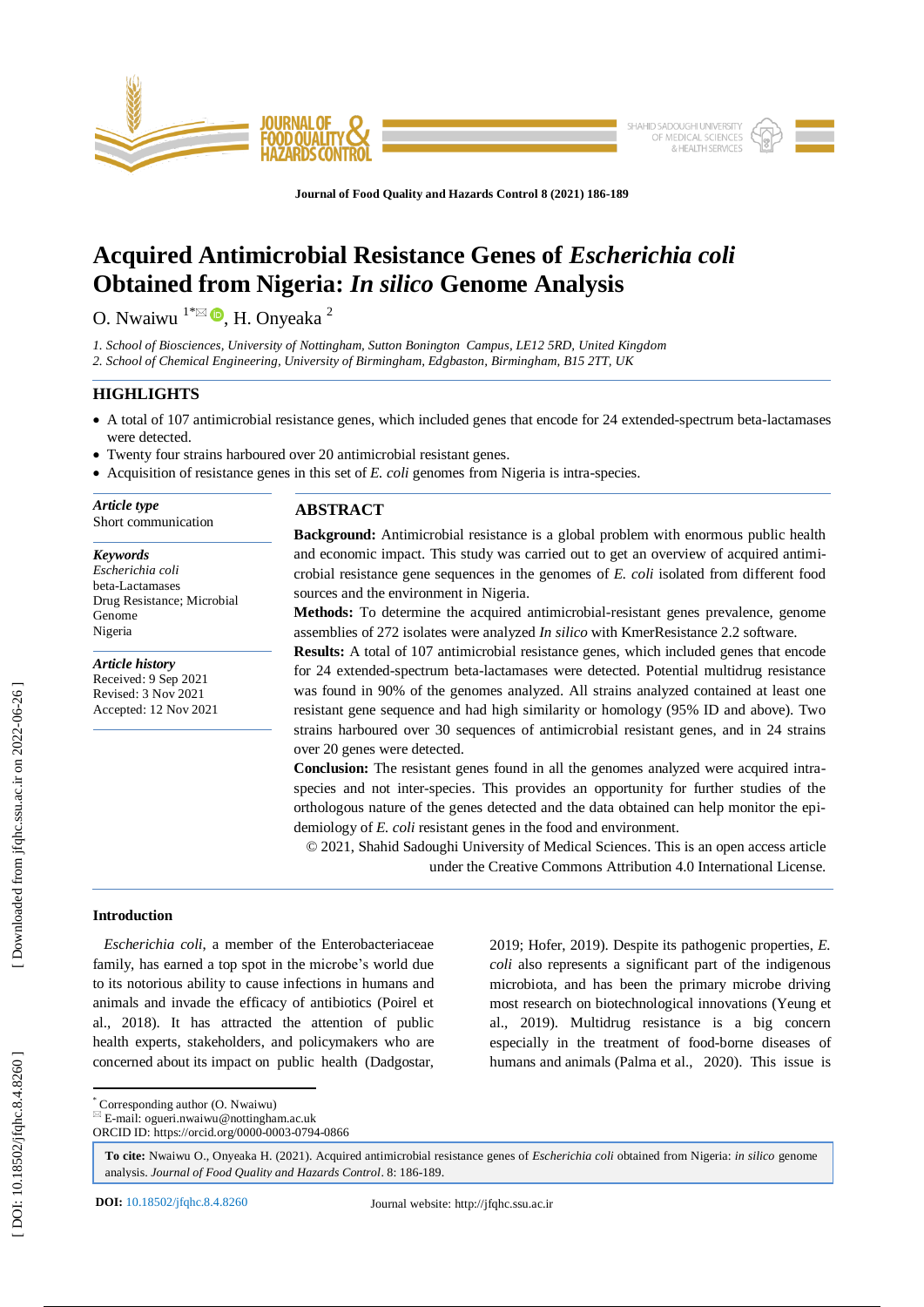compounded by their impressive ability to effortlessly act as a donor and as a recipient of resistance genes through accumulation, and then passing them on to other microbes, mostly through horizontal gene transfer (Partridge et al., 2018). Not surprisingly, in the last decades, a wide range of antimicrobial resistance genes have been identified in *E. coli* (Choi and Yoo , 2019).

 This work focuses on the monitoring of *E. coli* in the environment, which is very important for food safety. Efficient surveillance wil l help ascertain the development of new strains or trends among different food sources and their environment. Thousands of genomes have been studied which enabled scientists and the public to gain more insights into different organisms and their antimicrobial resistance capabilities. However, most of the antimicrobial resistance genomic information available in the literature are from the developed world and there is now a need to report significant developments in less developed countries to help environmental monitoring. Hence, this study aimed at highlighting the antimicrobial resistance genes sequences present in the *E. coli* genomes obtained from Nigeria.

#### **Materials and methods**

 To ascertain a wider perspective of antimicrobial resistant genes in *E. coli* strains in Nigeria, a search in the biosamples browser of the Genbank® database was performed. The terms "*Escherichia coli"* and "Nigeria" were used for the search. This yielded 446 documented genome assembly submissions. After examination, 272 strains, which had publicly available genome nucleotide sequences, were analyzed further. The genome assemblies were from strains, which included isolates from the endocervical, wound swabs, chicken, human stool, blood, cow milk, and water. To determine the prevalence of acquired antimicrobial -resistant genes, the genome assemblies were analyzed *in silico* with KmerResistance 2.2 software (Clausen et al., 2016, 2018), which can demonstrate high congruency between *in silico* and standard laboratory results. The host and gene databases selected were 'bacteria and resistance genes' while the identity threshold was the default setting of 70% with a depth correction of 10%. The sequences of antimicrobial resistant genes, which had similarities with reference strains were recorded. Homologous antimicrobial resistant gene sequences obtained after comparison with templates or reference genes were deposited in a public repository.

 According to the developers (Clausen et al., 2016) of the software used, it was designed to avoid gaining multiple hits due to identical k -mers between genes in the database, in a way that each k -mer is first only assigned to the gene with the highest number of unique k -mer matches. Then after this, the k -mers mapping to the best hit are removed and the procedure is repeated with the remaining reads to obtain an estimate of both depth and coverage. The method is believed to be reliable and it has high concordance with traditional phenotypic susceptibility testing. To determine whether the strains analyzed are potentially multidrug resistant, classification was carried out based on previous work (Nwaiwu and Aduba, 2020) by checking how many antibiotic drug classes were present in each genome. This approach is in line with methods developed by others (Magiorakos et al., 2012).

#### **Results and discussion**

 The output from the *in silico* analysis (Nwaiwu , 2021) carried out was used to identify reference genomes. The prevalence of the resistant genes is shown in Figure 1. Only genes that were found in 30 or more strains are displayed (Figure 1) and it was found that the gene *mdf*(A) - (Y08743) was present in all 272 strains analyzed. The gene was first characterized as a multidrugresistant gene with an extraordinarily broad spectrum of drug resistance in *E. coli* (Edgar and Bibi, 1997). In addition to the common sulphonamide resistant genes *sul1* and *sul2* genes, *sul3* genes were present but was found in fewer strains. The predominant tetracycline gene *tet*(A) - (AJ517790) among other genes in that group was found in 171 strains whereas the gene *aph*(3'') -Ib (AF321551), which was the most prevalent resistant gene to aminoglycosides was found in 168 strains (Figure 1).

Only five out of the 24 extended-spectrum betalactamases genes were detected in 30 or more strains and the predominant gene was  $bla_{\text{TEM-1B}}$  (AY458016) which was found in 146 (53%) strains (Figure 1). This is average when compared to other reports of the prevalence of extended -spectrum beta -lactamases in *E. coli* and other Enterobacteriaceae in Nigeria, which is sometimes low or high (Jesumirhewe et al., 2020; Musa et al., 2020 ; Ojo et al., 2016; Tanko et al., 2020). The presence of  $bla_{\text{CTX-M-15}}$ (AY044436) was found in less than half (103/272) of the total strains analyzed. Of note is that  $bla_{\text{CTX-M-15}}$  was detected in isolates from both human and non -human derived strains e.g. water, chicken, human vaginal swab, urine, wound swab, blood, and cerebrospinal fluid. Other workers also found multidrug resistance in chickens and humans (Aworh et al., 2020). A consensus in the literature is that a predominant gene in one location may not necessarily be dominant in another.

 A shift in CTX -M enzymes spread and increasing occurrence of the emerging  $bla_{\text{CTX-M-27}}$  (Castanheira et al., 2021) was suggested after it was found in two strains from chicken by others (Ayeni et al., 2020). This data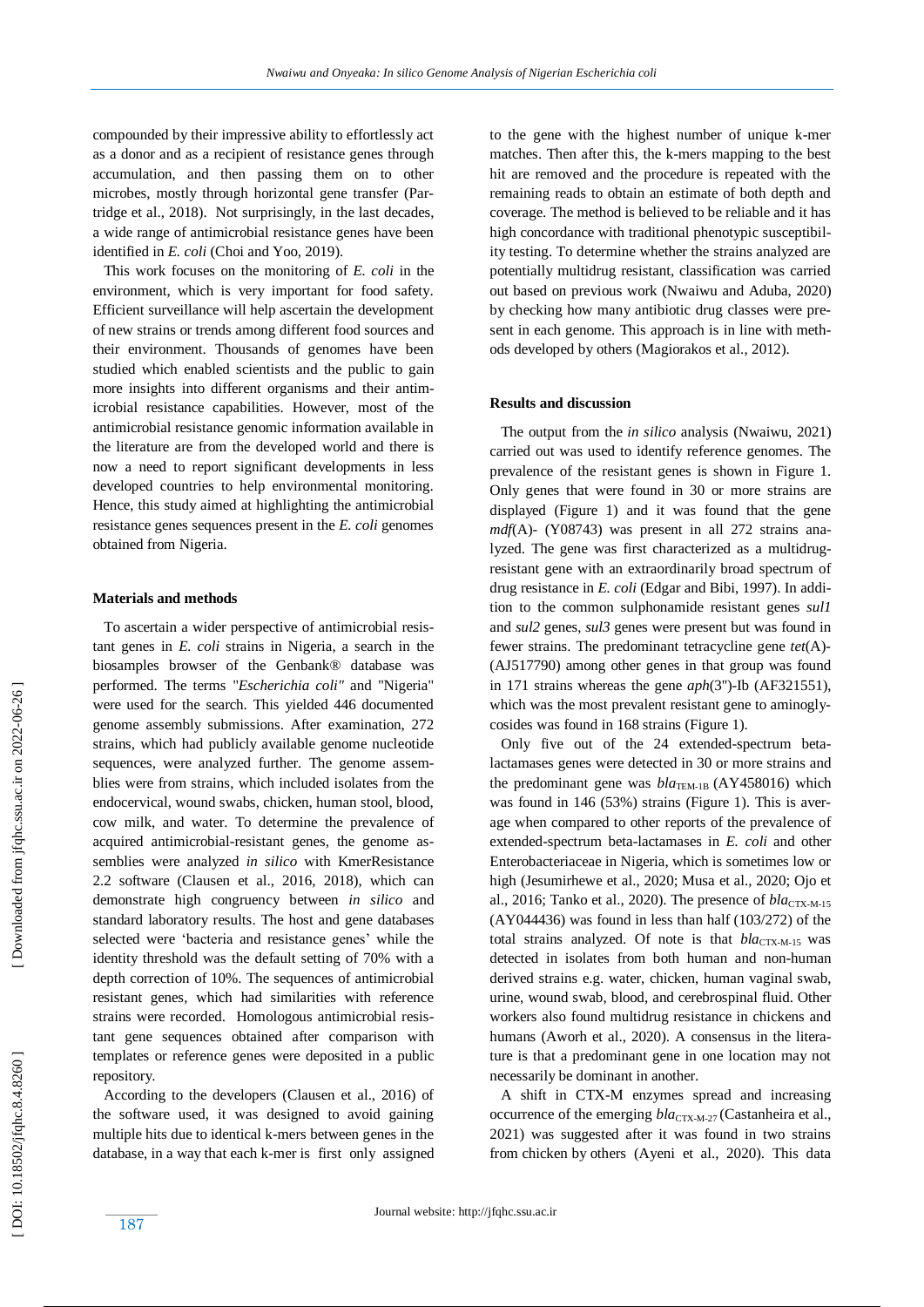

**Figure 1:** Prevalence of acquired antimicrobial resistance genes in genomes of *Escherichia coli* obtained from Nigerian strains. Genes shown occurred in 30 isolates or more.

shows that the gene sequence is also present in strains obtained from a wound (strain NHA52; AAX-COM000000000), and endocervical (NHA016; AAXCQR000000000) swabs. Other CTX -M gene family found included *bla*<sub>CTX-M-14, 17, 24, 27, 55, 65, 216</sub>. The template sequence detected varied among strains analyzed but only strains of *E. coli* was detected for all samples. The isolate 14EC001 was the most referenced strain predicted in 35 isolates followed by strain Ecol\_AZ147 (CP018995.1) in 25 genomes. Other reference genomes predicted for 10 or more isolates include *E. coli* strains WAT (CP012380.1), WCHEC4533 (CP028589.1), and ATCC 8739. The strain NHA 065 (AAX-COV000000000) had the reference genome from an *E. coli* strain (CP031653.1) isolated in Liverpool, United Kingdom, which suggests strain mobility. When the genomes were checked for possible multidrug resistance, it was found that up to 244 of out of the 272 (89.7%) assemblies studied harboured up to three sequences of different antimicrobial resistant drug classes which is a very big concern. These characteristics may have contributed immensely to the decreased number of effective treatment regimens and increased the risk of poor clinical outcomes (Hinić et al., 2015).

## **Conclusion**

 Overall, the study outlines acquired genes in *E. coli* from different sources and provides an opportunity for further comparisons with strains implicated in food -borne outbreaks. The prevalence of antimicrobial resistant genes is a food safety concern and information highlighted in this work may help local scientists and the government to initiate a more robust surveillance program. The resistant genes found in all the genomes analyzed were acquired intra-species and not inter-species and this provides a starting point for further studies of the orthologous nature of the genes detected. Epidemiologists and health officers in charge of disease control can use the information generated to develop a preventive approach by monitoring emerging antimicrobial -resistant patterns to drive better use of antibiotics of animal food production and human treatment in hospitals. The finding that *E. coli* strains from cow milk harboured fewer antimicrobial resistant genes than other sources, provides useful information that indicates post -process contamination and exposure of food products to the environment, which is common in Nigeria may aid resistance genes acquisition. The data can contribute to an initial holistic